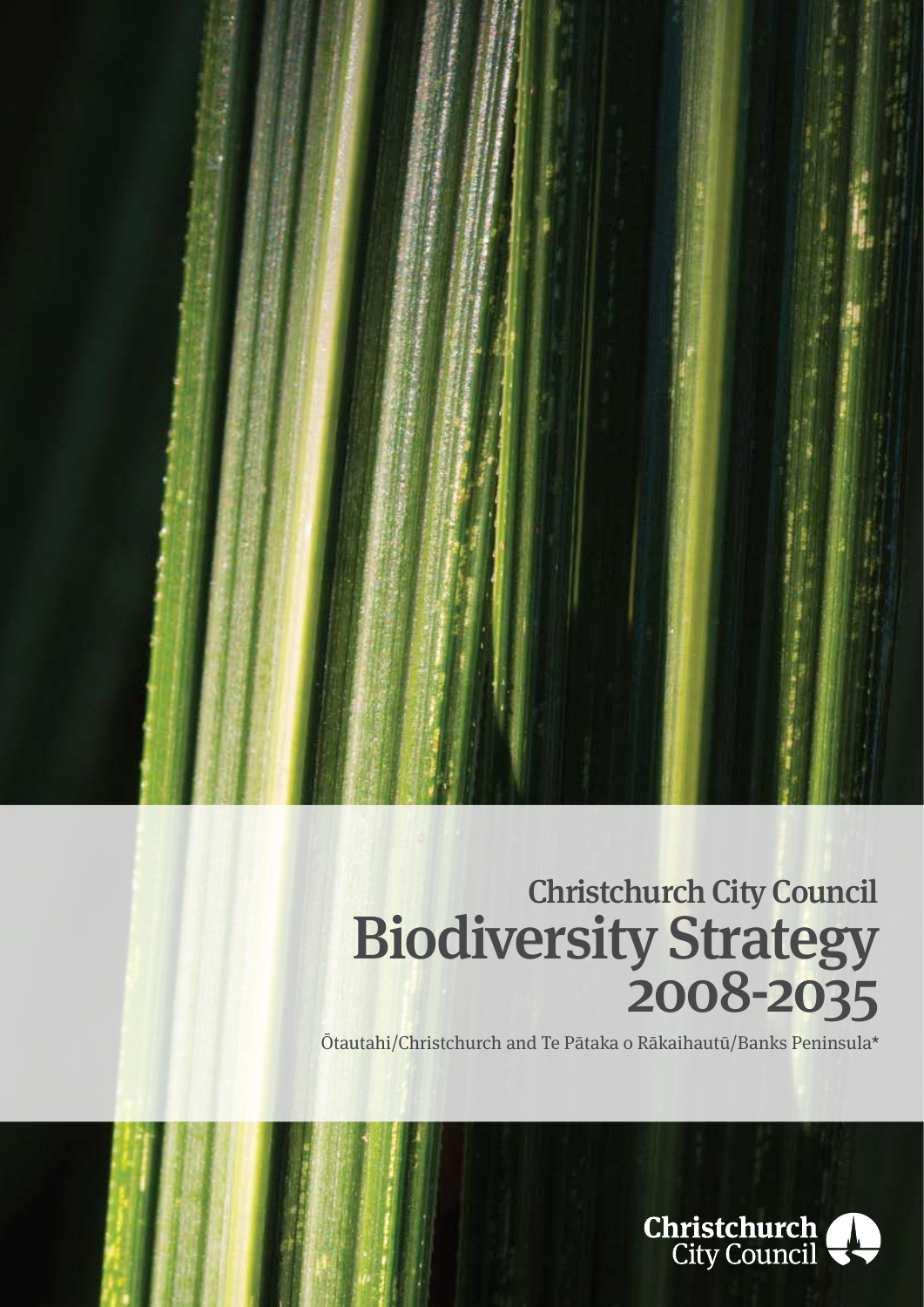Christchurch City Council BIODIVERSITY STRATEGY 2008 - 2035

The Biodiversity Strategy provides a vision, goals and objectives for the protection and enhancement of indigenous biodiversity in Christchurch and Banks Peninsula over the next 27 years.

Christchurch City Council, in partnership with the community, landowners, iwi and agencies, is committed to protection of indigenous biodiversity as an essential part of the rural and urban fabric of Christchurch and Banks Peninsula.

A sustainable future for biodiversity is a responsibility that can only be provided for locally.



## Foreword



These names have not been approved by the New Zealand Geographic Board. They are however in common usuage and are used in this document. CHRISTCHURCH CITY refers to the territorial area administered by Christchurch City Council. CHRISTCHURCH refers to the urban area and its periphery.

This strategy helps guide the Council and the community to protect, restore and manage the biological remnants that provide continuity with our past and also provide a unique point of difference that sets our district apart from other parts of New Zealand and the world.

**Bob Parker** Mayor

### CHRISTCHURCH CITY

A sustainable future for indigenous biodiversity is a responsibility that can only be provided for locally.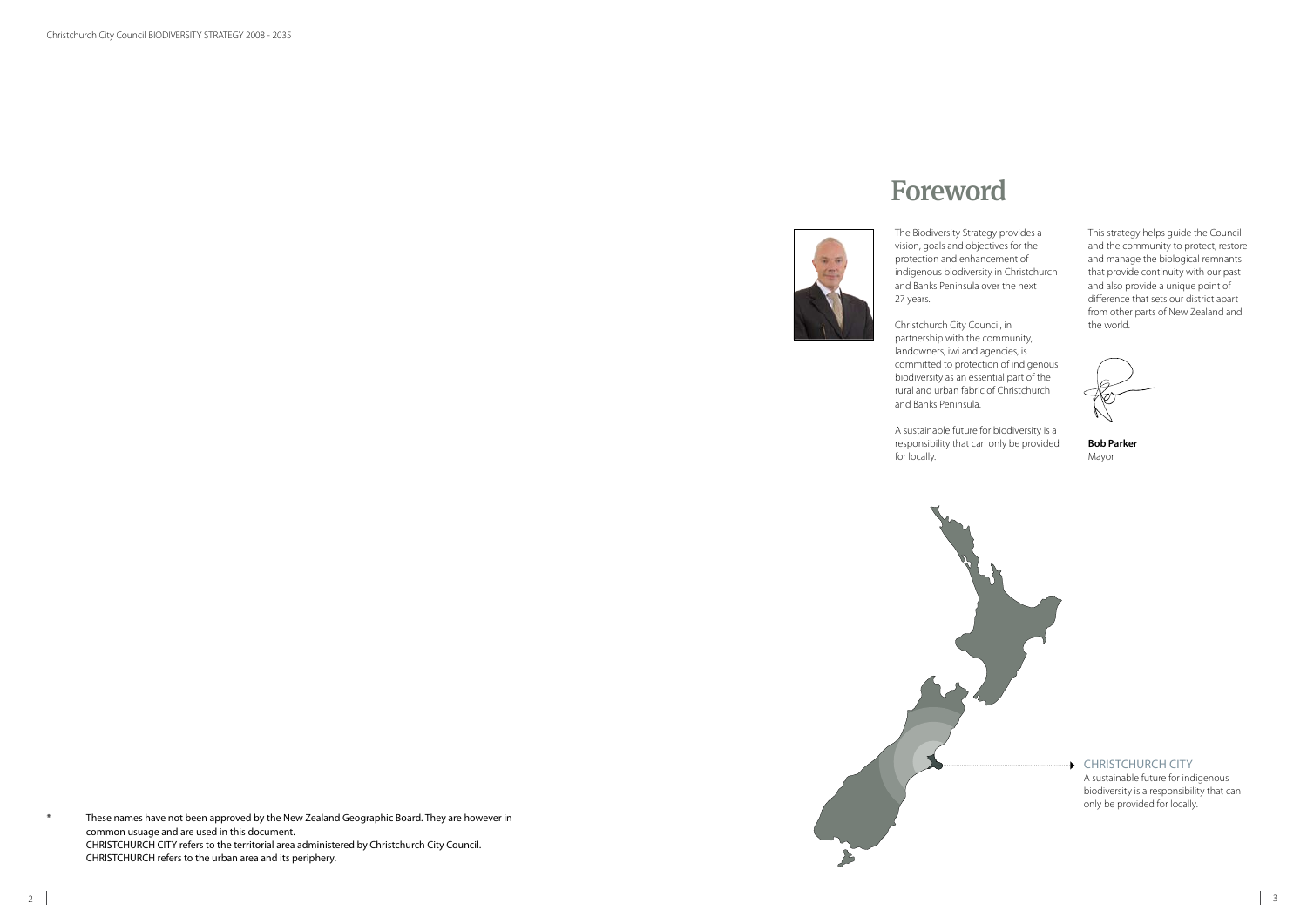

# **Contents**

### Foreword ... Executive summary ...

### **Part 1 Policy Section**

|                 | וווכווטווסוסו כשוושו ושטוו |
|-----------------|----------------------------|
| 01              | Process of stra            |
| 02              | <b>Biodiversity ov</b>     |
| 03              |                            |
| 04              | Guiding princi             |
| $0\overline{5}$ | Goals and obje             |
| 06              | Strategic visior           |
|                 | 6.1 Christchurg            |
|                 | 6.2 Banks Peni             |
| 07              | Resources and              |
| 08              | Implementatio              |
|                 | 8.1 Risk summ              |
|                 | 8.2 Implement              |
|                 | 8.3 Goals, obje            |
| 09              | Monitoring, ev             |
|                 | 91 Biodiversity            |

| 10           |                                          |
|--------------|------------------------------------------|
|              | 10.1 The impor                           |
|              | 10.2 Benefits to                         |
|              | 10.3 Global cor                          |
|              | 10.4 National b                          |
|              | 10.5 Regional c                          |
|              | 10.6 Ngāi Tahu                           |
| 11           | Current situatio                         |
|              | 11.1 Ecological                          |
|              | 11.1.1 Ecologic                          |
|              | 11.1.2 Ellesmer                          |
|              | 11.1.3 Port Hills                        |
|              | 11.2 Ecosystem                           |
|              | 11.3 Birds                               |
|              | 11.4 Marine ma                           |
|              |                                          |
|              | 11.5 Bats<br>11.6 Plants<br>11.7 Lizards |
|              |                                          |
|              | 11.8 Fish                                |
|              | 11.9 Freshwate                           |
|              | 11.10 Terrestria                         |
|              | 11.11 Pest anin                          |
|              |                                          |
|              | 11.12 Pest plan                          |
| $\Lambda$ in | abult Teamers list                       |

|          | $\vert$ () |
|----------|------------|
|          | 12         |
|          | 14         |
|          | 16         |
| es<br>es | 17         |
|          | 18         |
|          | 20         |
|          | 20         |
|          | 25         |
|          | 30         |
|          | 32         |
|          | 32         |
|          | 32         |
|          | 34         |
|          | 46         |
|          | 47         |

### Part 2 Technical Section

| DO.            |
|----------------|
| 56             |
| 57             |
| 58             |
| 58             |
| 61             |
| 61             |
| 64             |
| 64             |
| 66             |
| 66             |
| 67             |
| 73             |
| 78             |
| 90             |
| 90             |
| 90             |
| 93             |
| 94             |
| 97             |
| 98             |
| 100            |
| 102            |
|                |
| 104            |
| 107            |
| 107            |
| 1 <sup>0</sup> |